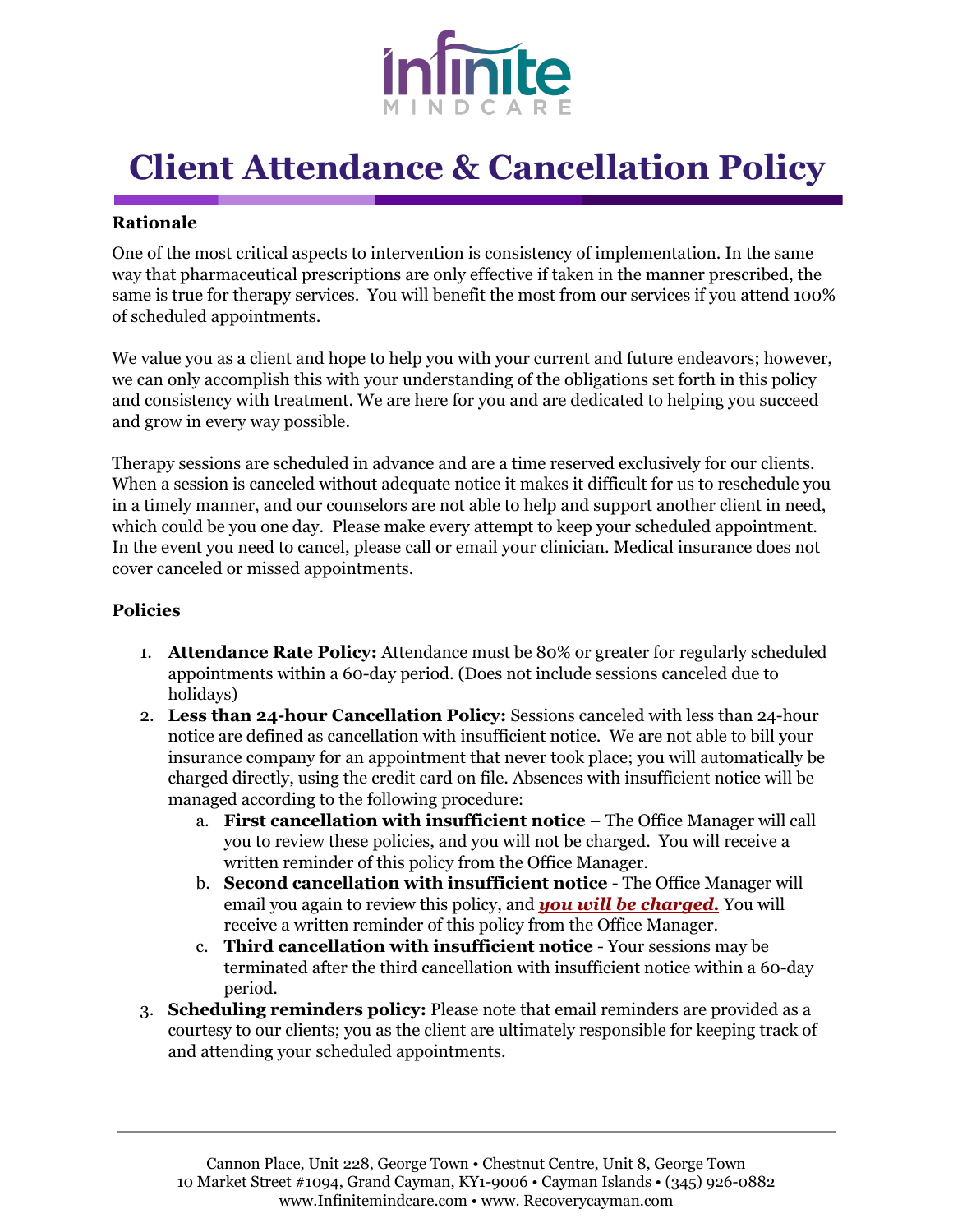

4. **Late policy:** If for any reason you are running late for a session, please notify your clinician as soon as you know you will be late. If no contact is made, the session will be canceled 15 minutes after the scheduled appointment start time. If you contact your clinician to notify, the therapist will wait up to 30 minutes. Please note your full session may not be met because other clients may be scheduled after your session.

| <b>Type</b>                                    | <b>Definition</b>                                                                                           | <b>Policy</b>                                                                                                                                       |
|------------------------------------------------|-------------------------------------------------------------------------------------------------------------|-----------------------------------------------------------------------------------------------------------------------------------------------------|
| Cancellation<br>with<br>insufficient<br>notice | Notifying your clinician of a<br>cancellation less than 24 hours in<br>advance.                             | On the first instance of cancellation<br>with less than 24-hours' notice, you<br>will receive a reminder of this policy<br>and will not be charged. |
| No Show                                        | Failure to call your clinician to cancel<br>a session or calling after a session was<br>scheduled to begin. | On the second instance, the full<br>session rate will be charged<br>(\$180-\$200 dependent upon<br>service you were scheduled for).                 |

# Cancellation fees for Unexcused Absences

## Policy for Excused Absences

| <b>Type</b>                                  | <b>Definition</b>                                                                                                                                                                      | <b>Policy</b>                                                                                                                                                                                                                                                                                                 |
|----------------------------------------------|----------------------------------------------------------------------------------------------------------------------------------------------------------------------------------------|---------------------------------------------------------------------------------------------------------------------------------------------------------------------------------------------------------------------------------------------------------------------------------------------------------------|
| Cancellation<br>with<br>sufficient<br>notice | Notifying your clinician of a<br>cancellation more than 24 hours in<br>advance.                                                                                                        | You will not be charged for excused<br>absences. However, continued rates<br>of cancelation in excess of 20% of<br>scheduled sessions (less than 80%)<br>attendance) may result in<br>termination of services based on our<br>inability to guarantee clinical<br>integrity in the services being<br>provided. |
| Cancellation<br>due to illness               | If you are sick, please notify your<br>clinician as soon as possible. Please<br>note that your clinician or the front<br>office may request a doctor's note to<br>verify your absence. |                                                                                                                                                                                                                                                                                                               |
| Cancellation<br>due to<br>emergency          | Please call your clinician or the office<br>as soon as possible.                                                                                                                       | In emergency situations (hurricane,<br>motor vehicle accident, etc) we do<br>not require any notice and will not<br>bill the client for the cancelled<br>appointment.                                                                                                                                         |

### Other Circumstances

In the event of storm weather or pandemic lockdown, we offer the following alternatives to maintain your sessions: